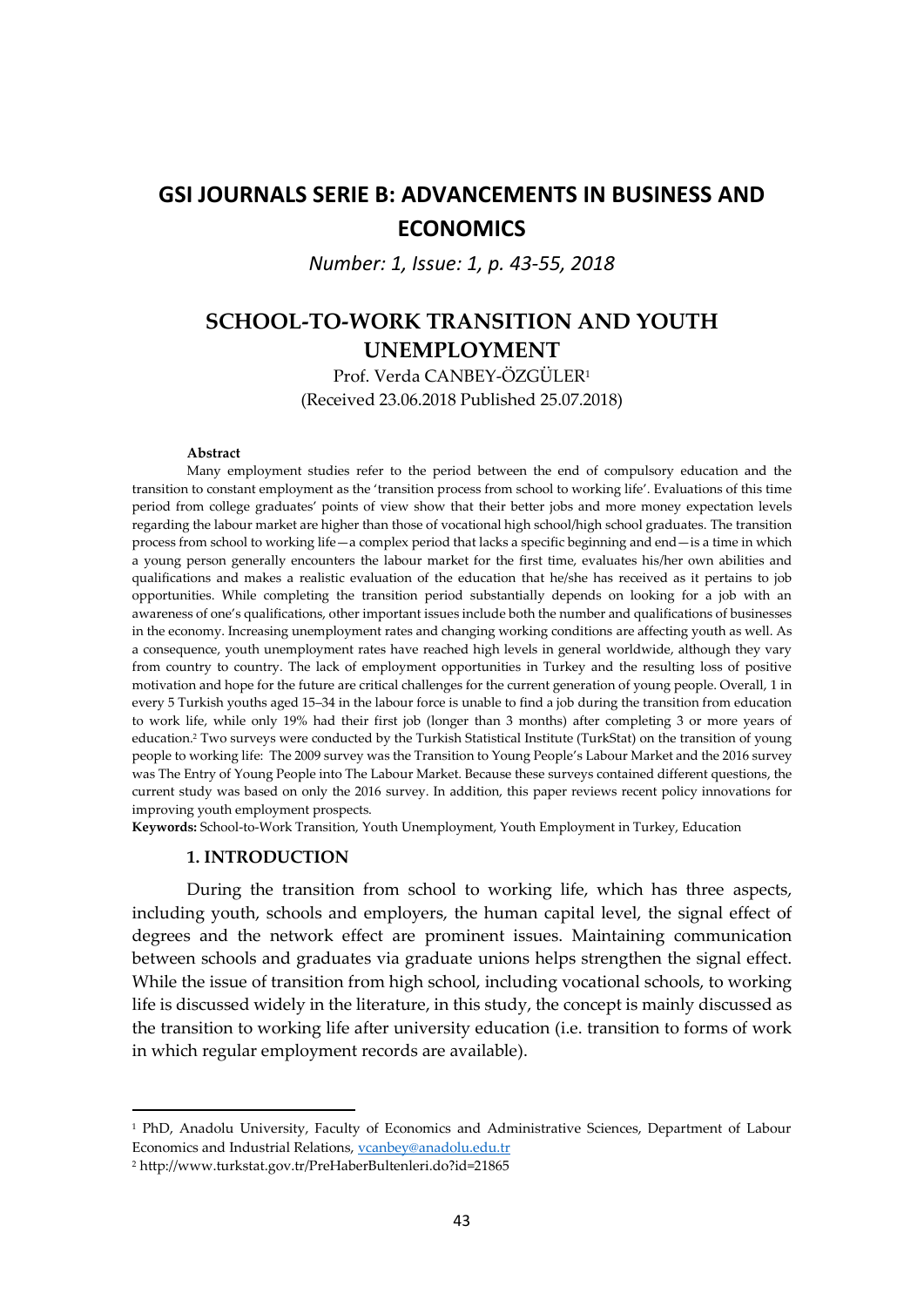The adaptation of youth to the labour market is also a factor of the transition from school to working life, which is a multidimensional and important issue. Similarly, youth unemployment and 'job/work compatibility with human dignity' as well as 'proper job/work' concepts are among prominent topics in this area of study.

While the transition from school to working life in the past mainly examined vocational high school graduates, examination of the transition after a university education has begun attracting increasing attention. One of the main reasons for this interest may be the increasing tendency of youth to participate in working life after vocational school (Richard and Baum, 2002: 3).

In addition to allowing youth to earn wages, their employment is important for socialisation and providing opportunities to contribute to society. Even if a youth has been working during his/her education period, the transition to full-time employment after graduation is a significant life step and therefore has also been evaluated within the frame of transitioning from school to working life (Mare, Winship, and Kubitschek, 1984: 327).

In labour markets, the process of finding a new job is important not only for the seeker but also for policymakers and academicians. In recent years, especially regarding individuals with a higher education degree, high unemployment rates have increased interest in this issue. Policymakers, especially in countries with high unemployment rates, support educational programmes through legal regulations that allow individuals to meet their potential employers, which assists employers in placing those individuals in jobs that match their qualifications.

The reason that some companies fail to find labour that suits their requirements may result from inadequate information in the labour market, incompatible individual knowledge and skill levels with the labour market's requirements, lack of development of optimal job seeking strategies and companies' unwillingness to provide occupational education for workers. In education activities that include a significant cost, if the information gained is oriented towards bringing skills that are valuable to not only that company but the entire market, companies are reluctant to pay education costs. Active labour market policy tools, such as occupational education, employment support and job-seeking support, have positive effects in terms of labour (Bergemann and Berg, 2006: 9).

It is difficult to obtain the expertise required by the labour market, sufficient information on employment opportunities and information on employment preferences to find employment with a satisfactory wage and to reach the carrier's goals. Therefore, labour market agents have significant responsibilities (McEwen, 1978: 250).

Difficulties that youth experience during their transition from school to working life are also related to the activities that they perform while unemployed; being committed to activities that will prepare individuals for constant employment will help them manage the transition process successfully (Ryan, 2001: 37).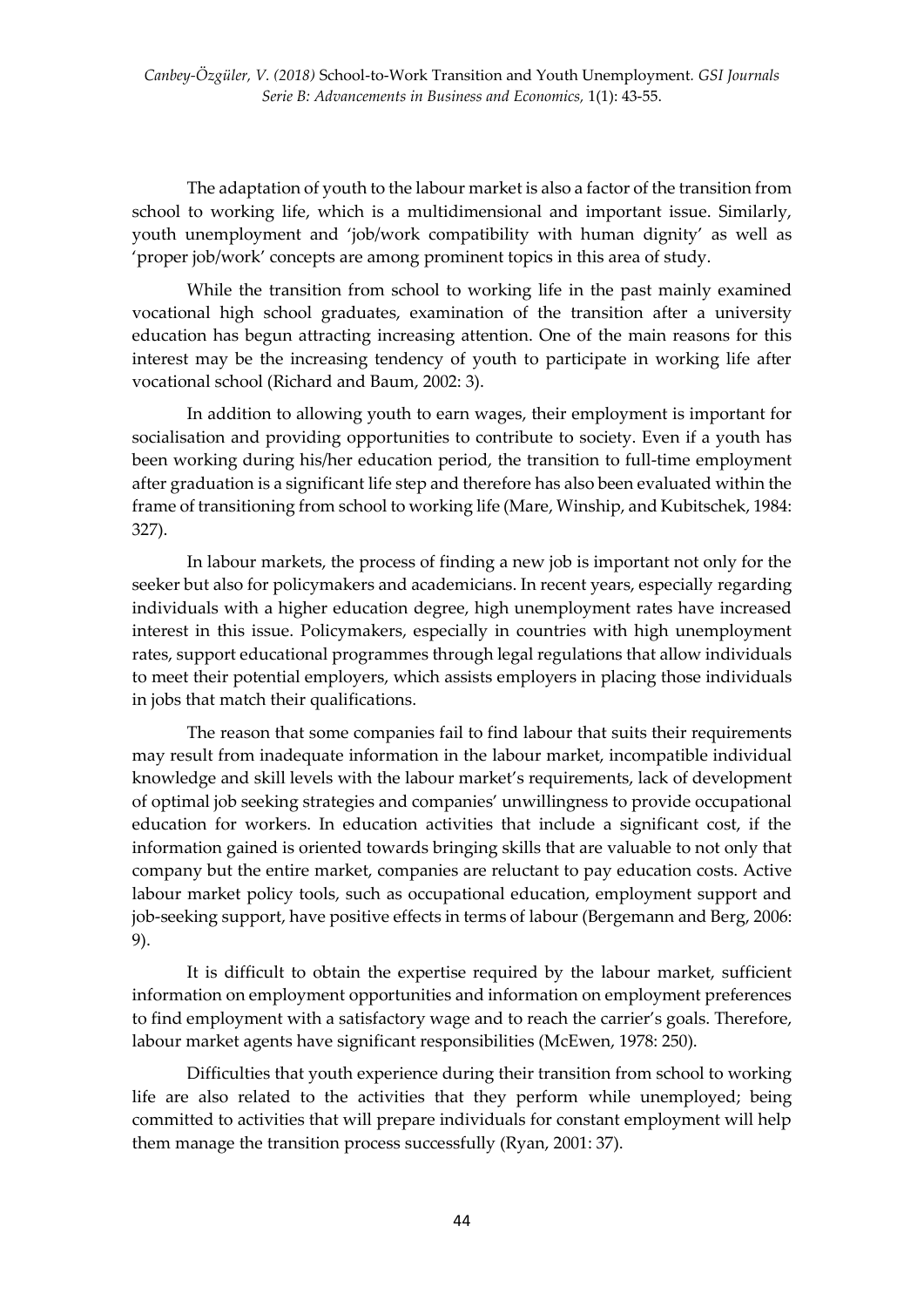### **2. SCHOOL-TO-WORK TRANSITION IN DIFFERENT COUNTRIES**

School-to-work issues vary by country. There are two primary foci in the United States (US): structural joblessness amongst disadvantaged non-white youth, which is the traditional concern of economists, and vocational preparation for non-college-bound youth, which is the traditional concern of educationists. Although analogous issues arise in other countries, elsewhere, socio-economic disadvantage tends to be less damaging, while vocational preparation is more highly developed. Moreover, other problems are often more pressing in other countries. For example, France has mass youth unemployment, Japan suffers from defective job-worker matching and Germany struggles to sustain mass apprenticeship (Ryan, 2001: 34).

Germany, Japan, US, France, the Netherlands, Sweden, the United Kingdom (UK) and the have been the most studied countries regarding the transition from school to working life. However, recent years have seen studies on low-income countries, such as Mongolia, and other developed countries, such as Canada and Australia.

The German dual system is based on a complex system of responsibilities that are characterised by a high level of joint decision making at the federal, provincial and local levels. Furthermore, employment in occupations that are covered under the apprenticeship system in Germany requires formal credentials. Although there are no official entry requirements for the dual system, who is allowed to enter it and into which occupations they are placed are defined by Germany's heavily streamed three-tier school system (Lehmann, 2005: 326).

In addition, school-employer relations in Germany are stronger than in the US; Germany includes institutional arrangements for disadvantaged groups that are in the process of entering post-graduate labour markets, which helps young people find work (Rosenbaum et al., 1990: 281). Germany also does not assign a student status during the internship period; conversely, student status during the internship period in Canada is continued so that the schooling rate is low in an attempt to reduce market failures. Most young people in Canada work in non-standard, part-time and low-paying jobs in the sales and service sectors (Heinz and Alison, 2005: 848), but Canadian colleges provide students with traditional part-time internships in which 125 hours equal 1 school credit. Every student can earn eight credits this way during his/her period of study. At the employer's request, the internship student can also work outside of school time. Notably, it has been shown that students prefer to complete internship courses in their first years of school (Lehmann, 2005: 329).

Japan is also an example of an active model for transition from school to working life; the connections between employers and schools have a strong institutional structure. In the Japanese education system, institutional links between school and work are effectively established. In addition, job offers are assessed by the school and matched with appropriate students. Unlike the freedom afforded in the American system, Japanese students must obtain permission from the school committee before applying for jobs. Employers are not able to choose from all relevant students; rather, they must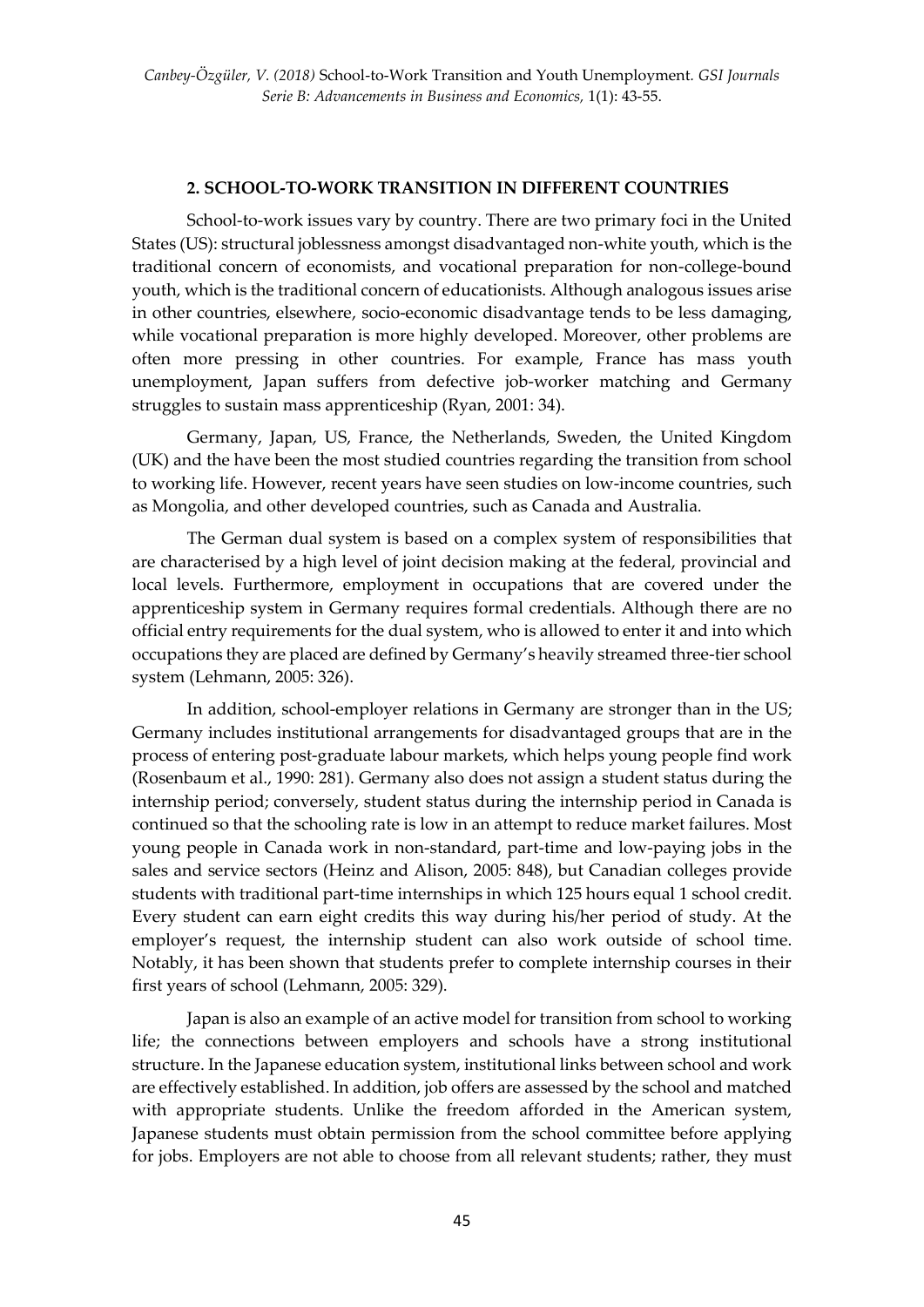select from students that have been approved by the school's management (Rosenbaum and Kariya, 1991: 85). The insider-outsider approach of the dual labour market theory, which influences the entry of school dropouts into the labour market, has emerged as a model that allows the transition to labour markets without ever entering the category of young people outside Japan (Marteen and Wolbers, 2007: 191).

While the transition from high school to work can be difficult for American youths and employers, single theories fail to conceptualise the reasons for these problems. Therefore, this paper reviews four theories: segmented labour market theory, human capital theory, signalling theory and network theory. In addition, this review contrasts the American transition system with the transition systems in Japan, West Germany and the UK to reveal practices and theoretical issues that are neither salient nor well studied in American literature. We extend signalling theory to examine youths' use of signals, employers' use of dubious signals (e.g. age) while ignoring promising ones (e.g. grades) and signals that are efficient in the short term only. We extend network theory to include both personal contacts and institutional linkages and note how poor signals may affect youths' plans and motivations, which then make them unresponsive to market demands. In addition, we review the ways in which institutional networks may affect schooling and work entry in the US. Implications for theory, policy and future research are also considered (Rosenbaum and Kariya, 1991: 80).

Until the late 1960s, secondary schools were more tiered than in the past, but the new regime has undergone a significant change, especially in secondary education. The British system has a structure that is more academic than its predecessor. Since World War II, vocational education has decreased in importance at the secondary level, and there has been an increase in polytechnic schools at the university level. The British system falls between the German and American systems. Depending on the education system, there is also a system based on the increase of institutional links in the transition from school to working life (Kerckhoff, 2000: 473). Educational stratification should be considered in the introduction of the labour market, and policies should be developed for the transition from school to working life that support career advancement.

In France, the education system is standardised, less rigid and less layered, yet more layered than the US system (Kerckhoff, 2000: 473). France is an example of an internal labour market. The skill requirements of the company are more preliminary, while apprenticeship training is not important. Notably, France's vocational training and apprenticeship system has been modernised in recent years (Brauns et al., 2001: 1– 6).

In 2006, Mongolia began to increase its knowledge of the youth labour market. By using the transition from school to working life survey developed by the International Labour Organisation (ILO), researchers found that young people aged 15–29 received significant labour as well as labour supply. Regarding human capital accumulation and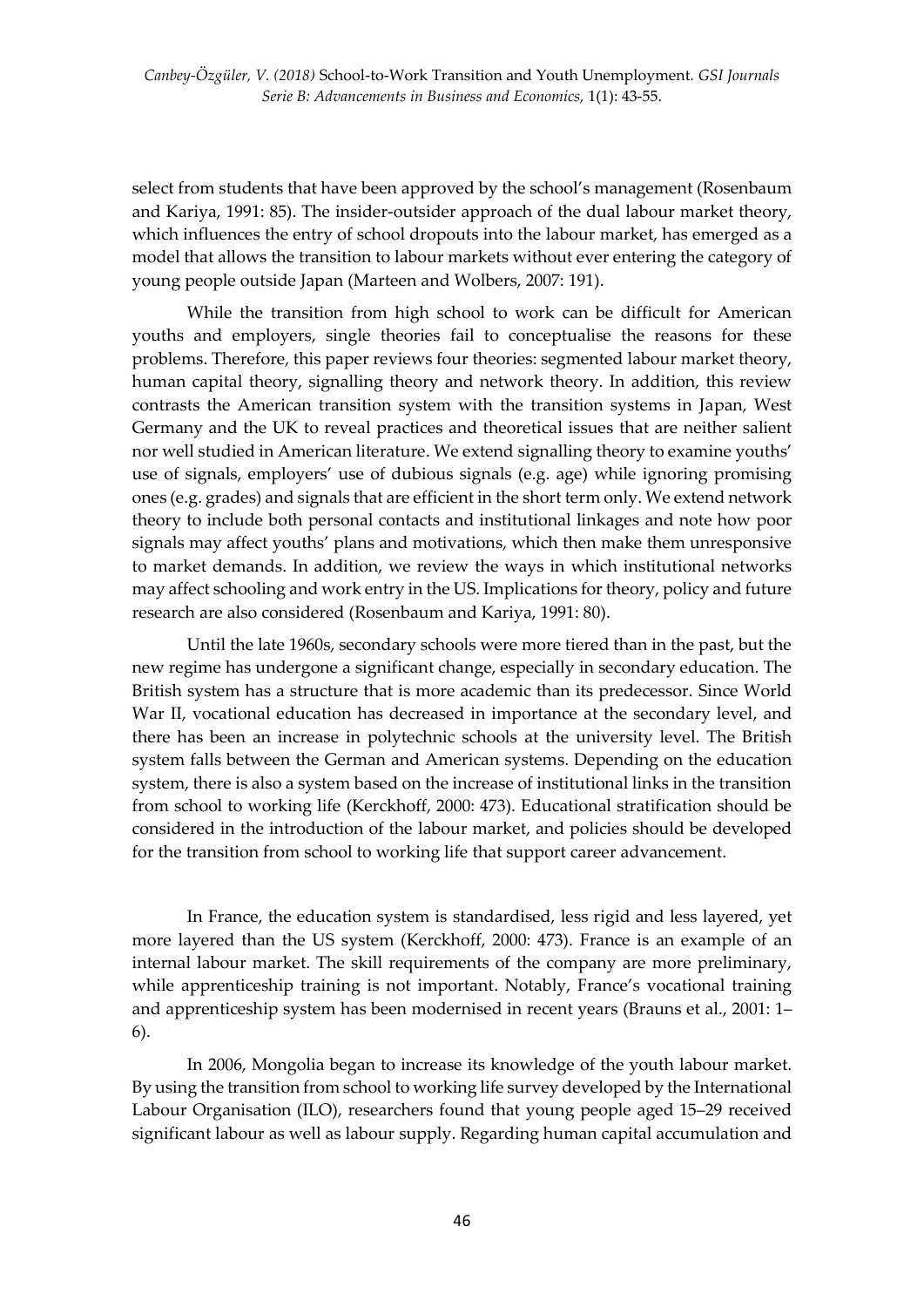income distribution, education, employment expectations, labour market entry barriers and support and entrepreneurial tendencies were investigated. 3

Notably, Turkey lacks corporate restructuring, which is associated with the transition from school to working life. Graduate associations and schools have narrowscale studies but no comprehensive practices. Good governance of the transition from school to working life can lead to a decrease in youth unemployment rates. In Germany, youth unemployment rates are lower because the process is effectively managed. Of course, education and employment policies are also important in this context.

## **3. YOUTH UNEMPLOYMENT**

Youth unemployment constitutes only one aspect of the difficulties that youths encounter in the labour market. Many young people are involuntarily underemployed in part-time, temporary and/or low-wage jobs (Seçer, 2006: 80). To solve youth employment/unemployment problems, an education system that meets labour market requirements, institutional arrangements that ease the transition from school to working life and active labour market policies that support entrepreneurship policies should be applied. Applications, such as analysing the labour market properly, dialogue between social partners, including labour unions and employers, and flexicurity are considered regulations that will increase the effectiveness of youth employment policies (Seçer, 2006: 90).

In all countries, youth employment is based on two factors: an education system that produces skilled youth and a labour market that creates successful businesses (OECD, 2008: ii). Preparation of youth for the labour market, with an emphasis on the function of education during the transition from school to working life (Gündoğan, 2005: 105), and guidance regarding entrepreneurship have been principle aims of most contemporary societies.

During crisis periods, groups affected by fluctuations in the conjuncture and structural properties of the markets are mostly youths in socio-politically disadvantaged groups. Both the slowing and ceasing of employment during economic contraction periods are among the main causes of this situation. In many developed and developing countries, youth employment problems have a tendency to increase. While unemployment ranks first among these, a series of other significant problems, such as underemployment, unregistered employment and incompetence of job creation in the economy, also affect youths at the beginning of their working lives (Kabaklarlı and Gür, 2011: 5).

Per the Global Tendencies Concerning Youth Employment report published by the ILO in 2006, while the number of unemployed youth between 15 and 24 during the previous decade was 74 million in 1995, that number reached 85 million in 2005, which reflected a 14.8% increase. More than 300 million young people, which is approximately

**.** 

<sup>&</sup>lt;sup>3</sup> [http://www.ilo.org/wcmsp5/groups/public/---ed\\_emp/documents/publication/wcms\\_105100.pdf;](http://www.ilo.org/wcmsp5/groups/public/---ed_emp/documents/publication/wcms_105100.pdf) [http://www.ilo.org/wcmsp5/groups/publics/ed\\_emp/emp\\_policy/ documents/publication/wcms-166](http://www.ilo.org/wcmsp5/groups/publics/ed_emp/emp_policy/%20documents/publication/wcms-166)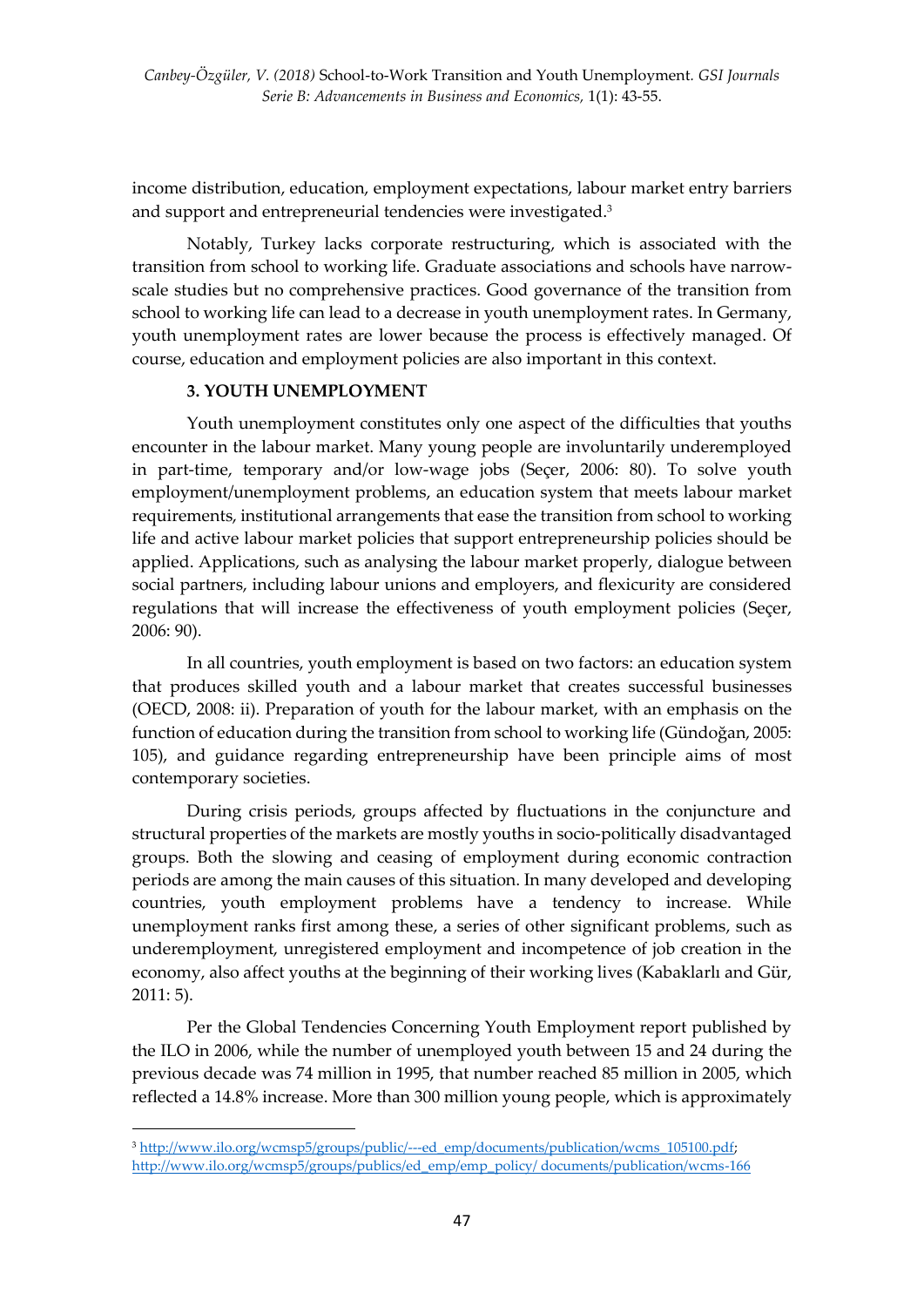25% of the world population, live below the poverty line of 2 USD/day. Per the findings of the same report, 1/3 of the 1.1 million youths between ages 15 and 24 are looking for jobs and are either unable to find one or have given up looking. Although there was a 13.2% increase in the youth population from 1995 to 2005, youth employment increased by only 3.8% during the same period and reached 548 million. In today's market, employment does not guarantee sustainable economic opportunities in the future; for example, 56% of youth work in irregular jobs for wages that place them below the poverty line and have little to no room for advancement (Aslantepe, 2007: 53).

During the globalisation process, while employment of youths in the labour market in paid positions is a preferred outcome, in developed and developing countries, this process does not occur spontaneously and smoothly. Although a youth's education level regarding employability is an important variable, many other factors, such as the presence of institutions concerning the transition, social and cultural values and businesses created in labour markets and sectors in which they are needed, also play significant roles.

### **4. THE LABOUR MARKET AND YOUNG PEOPLE IN TURKEY**

Both unemployment and employment problems began to appear on Turkey's agenda in the 1950s. Unemployment increased along with rapid population increases, and it remains at the high level that it reached in the 1970s (Oğuzlar, 2007: 103).

Per the definition used by TurkStat, among persons unemployed during the reference period that the Household Labour Survey was conducted, individuals who had used at least one of the job-seeking channels in the past four weeks were considered unemployed. In line with this, youth unemployment was related to individuals between the ages of 15 and 24 who were not employed yet were seeking a job. In addition, the unemployment rate was 13.2% for the 15–34 age group; this ratio was 16.8% for two- and three-year graduates of higher education and 13.3% for graduates of higher education with four-year degrees. When this rate was 15.5% in high school graduates, it was 12.3% in vocational or technical high school graduates.

By referring to these numbers, it can be said that youth unemployment has decreased. However, in Turkey, dimensions of youth unemployment are so complex that it cannot be discussed merely via the unemployment rate, as it is in many parts of the world. In terms of Turkey, the complexity of the youth unemployment problem is indeed quite different from other young individuals' conditions developed countries in the world. In a general sense, in developed countries, youth unemployment seems to be an important issue among other employment problems, and policies seek to solve the complex structure of youth unemployment. Each country tries to implement many solutions, such as education, entrepreneurship and career consultancy, to actively and effectively integrate youth labour with production processes, which youth see as the most valuable human resource.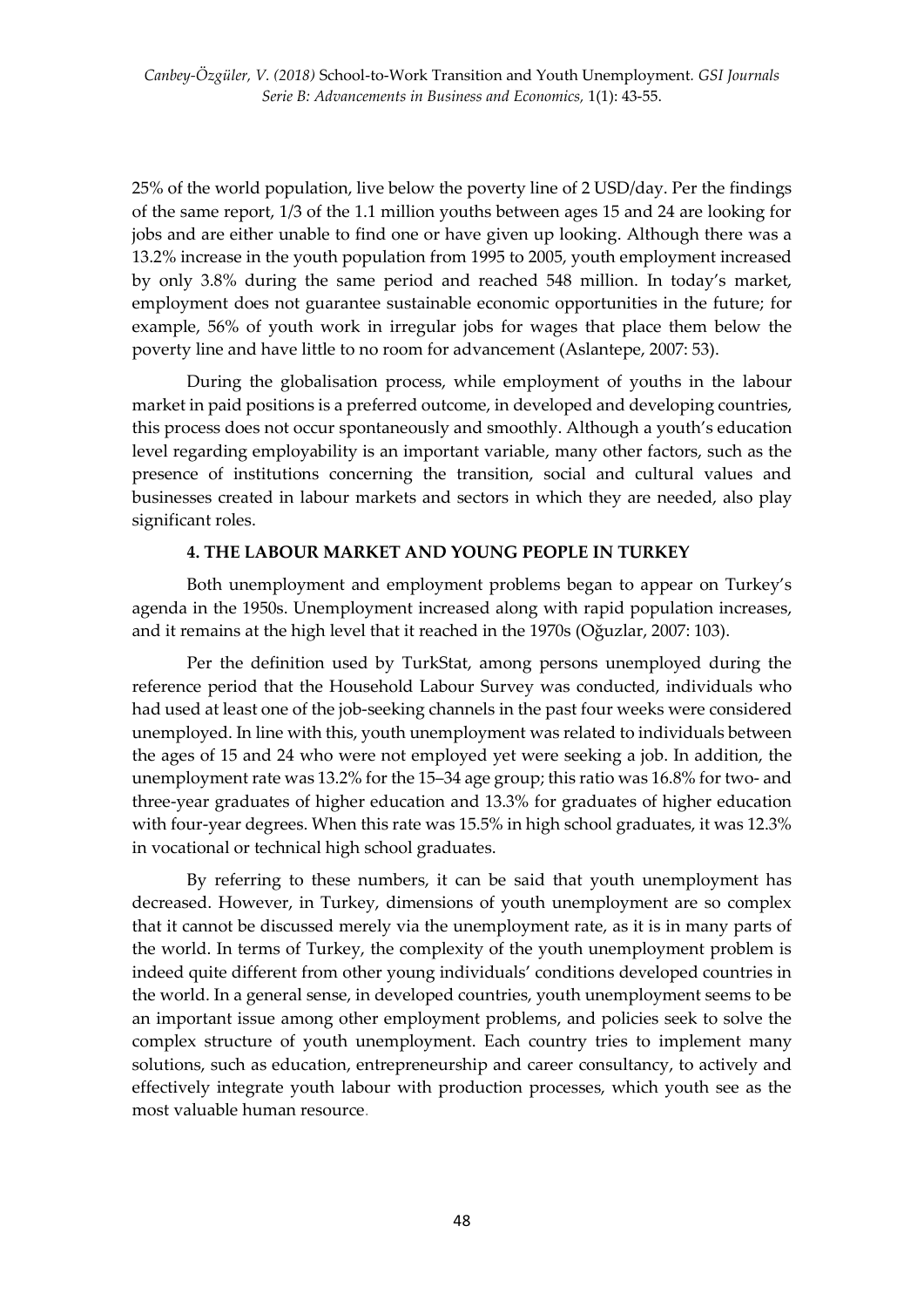*Canbey-Özgüler, V. (2018)* School-to-Work Transition and Youth Unemployment*. GSI Journals Serie B: Advancements in Business and Economics,* 1(1): 43-55.

In Turkey, the education system has been insufficient in supplying the labour market's needs. In addition, the unemployment rates of educated individuals have not decreased significantly. New mechanisms that will respond to economies' and labour markets' demands as well as increase youth's employability are needed. Within the scope of relieving education programmes, in the Ninth Development Plan Period (2007- 2013), studies regarding switching to a modular system were aimed at making vocational education flexible enough to respond to developments in the labour market (DPT, 2007: 39). One strategy is the evaluation of flexibility and assurance together. Many reports and studies have examined establishing the effects of supplying a strong connection between education systems and labour markets in Turkey on youth to develop opportunities for them while they transition from school to working life (UNDP, 2008). The report in question suggests that second-chance programmes, effective career consultancy, job-seeking assistance and flexicurity should be established for the country's youth (Belen, 2008: 3). Turkey's strong economic growth in the last period has not brought an employment increase that is parallel to this growth (Yeldan and Ercan, 2011: 2).

In Turkey, the advantages of having the young population in the workforce cannot be benefited from properly. According to TurkStat, the non-institutional population aged 15–34 years was 24,263,000 in 2016, 13,685,000 of whom were in the labour force in the second quarter of that year. Hence, the labour force participation rate of this age group was 56.4%, and the employment rate was realised as 48.9%. This ratio was 30.1% for those who did not complete any schooling, 42.4% for those who had less than a high school education and 73.7% for those with four or more years of higher education. By contrast, the employment rate was 43.6% for high school graduates, while it was 60.6% for vocational or technical high school graduates<sup>4</sup>. When the results and data of the studies performed in this area were examined, among the country's youth, which is one of the most disadvantaged groups in socio-political terms, females were found to be more disadvantaged (Canbey-Özgüler, 2007: 68). In addition, young females experience more difficulties than young males while looking for a job, and they are excluded from labour markets. In studies on disadvantaged groups, there may be confusion regarding which individuals will be included. For example, the difficulties that a young, disabled female experiences in labour markets cannot be exhibited clearly because disadvantaged groups are classified as youth, females, the elderly and the disabled. While there are extensive policies for youth and youth employment in Turkey, the Reinforcing Employment and Vocational Education Relation Action Plan (2014- 2018) 5 is a concrete sign of the importance attached to youth employment. The action in question has defined the following nine priority areas:

Forming a National Sufficiency Frame

**.** 

<sup>4</sup> http://www.turkstat.gov.tr/PreHaberBultenleri.do?id=21865

<sup>5</sup> https://unevoc.unesco.org/network/up/TVET\_STRATEGY\_PAPER\_2014-2018.pdf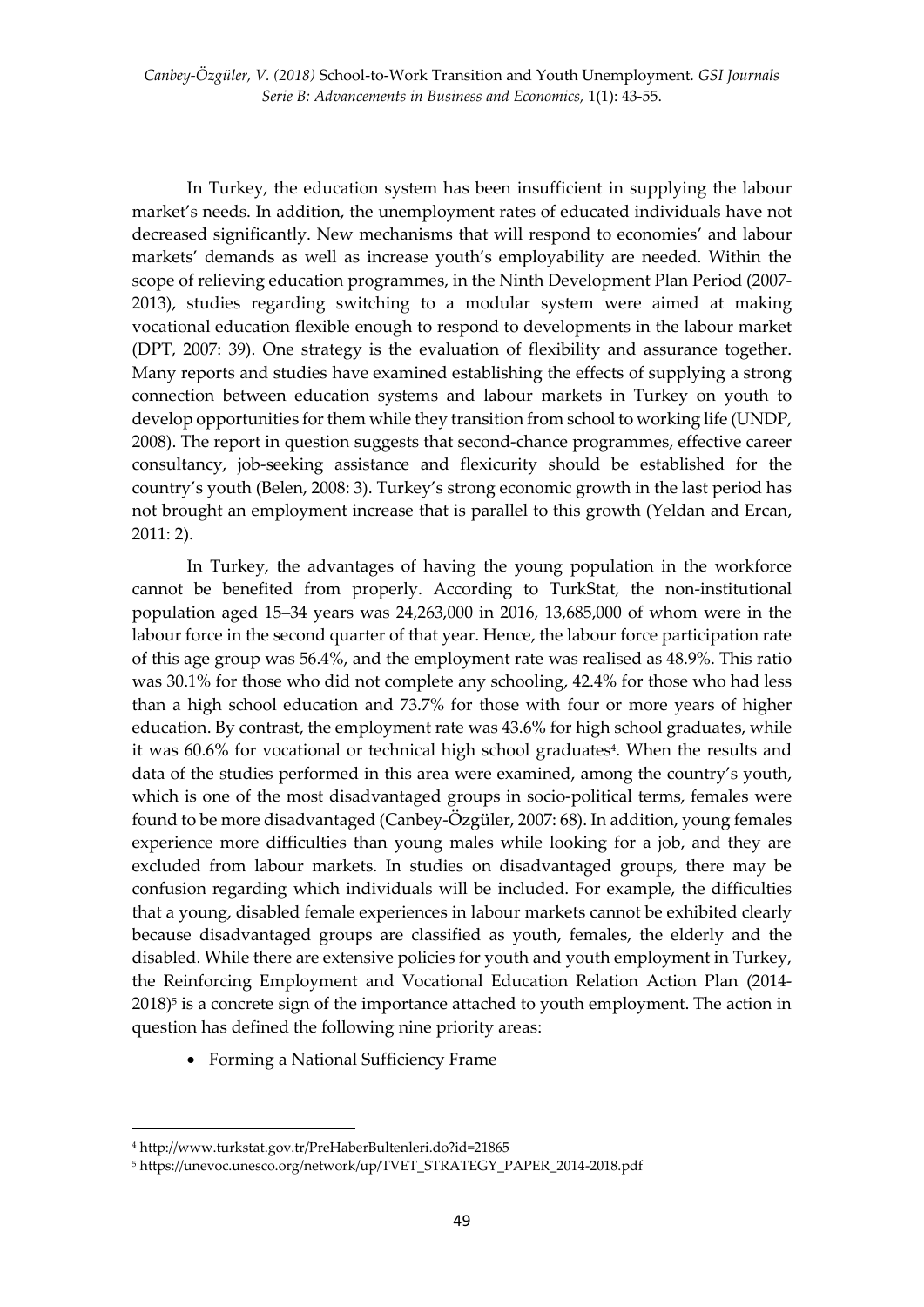Harmonising education programmes in line with national professions' standards

Performing periodical analyses for the needs of the labour market

 Enhancing vocational and technical education environments, increasing qualifications of trainers and designing a new school management system

Accreditation of vocational education institutions

 Cooperation with application of the tools developed by the European Union (EU) for mobility, qualification and vocational education

• Increasing the effectiveness of labour training classes

 Establishing necessary promotion mechanisms for employment and entrepreneurship of vocational and technical education graduates and vocational proficiency certificate holders

 Developing cooperation in vocational information (knowledge), guidance and consultancy services

When these priorities are examined, it is seen that, if they are applied, they establish an extensive map for youth employment in which their qualifications meet the needs of the labour market.

# **5. SCHOOL-TO-WORK TRANSITION RESEARCH IN TURKEY**

A 2016 module survey—The Entry of Young People into The Labour Market was applied together with the Household Labour Force Survey during the second quarter of 2016 (April, May and June). The first week of each month, starting with Monday and ending with Sunday, was used as the reference period for LFS. However, the reference period for the questions on employment asked was defined as being larger, and the respondents were asked whether they were employed in a job with a duration of more than three months after leaving formal education for the last time.

The aim of this module, which was conducted within the scope of harmonisation with the EU, was to build up a comprehensive and comparable data set on the entry of young people into the labour market to monitor progress towards the common objectives of the European Employment Strategy and of the Social Inclusion Process. This subject is fairly important for Turkey considering the high density of the young population and that population's high unemployment rate. The target population of this research was determined as 15–34 years of age, which is an increase from the previous definition of the young population (15–24 years).

The non-institutional population of Turkey was 70,435,000 in the second quarter of 2009, of which people between 15 and 34 years of age constituted 33.5% (22,627,000). In the second quarter of 2016, the non-institutional population aged 15–34 years was 24,263,000, with 13,685,000 in the labour force. Therefore, the labour force participation rate of this age group was 56.4%.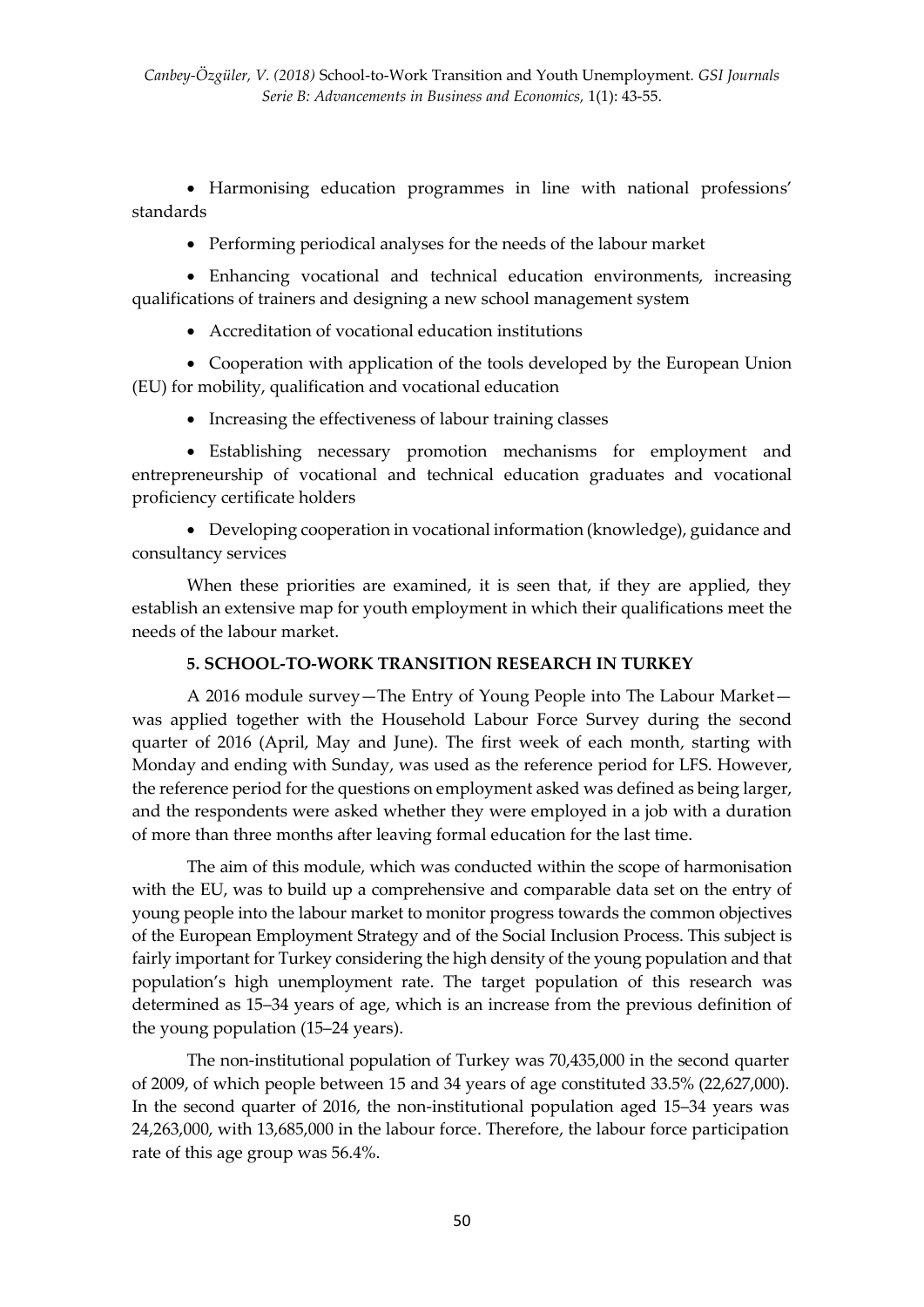| <b>Age Group</b> | <b>Total</b> | $\epsilon$<br>Attending<br><b>School</b> | <b>Not Attending School</b>     |              |  |
|------------------|--------------|------------------------------------------|---------------------------------|--------------|--|
|                  |              |                                          | <b>School</b><br>N <sub>o</sub> |              |  |
|                  |              |                                          | Completed                       |              |  |
|                  | 2009         | 2009                                     | 2009                            |              |  |
| <b>Total</b>     | 23627        | 5428                                     | 2256                            | <b>Total</b> |  |
| $15-19$          | 6144         | 3507                                     | 362                             | $15-19$      |  |
| 20-24            | 5360         | 1277                                     | 750                             | $20 - 24$    |  |
| $25-29$          | 6301         | 456                                      | 476                             | 25-29        |  |
| 30-34            | 5822         | 187                                      | 398                             | 30-34        |  |

**Table 1.** Educational Attendance of 15-34 Age Groups, 2009

**Source:** http://www.turkstat.gov.tr

During the period concerned, 23% of the 15–34-year-old population (5,428,000) received a formal education. The share of that population that did not receive a formal education but had at least a primary school education (which also defines the target population of this research) was 67.5% (15,943,000).

**Table 2.** Non-institutional Population by Education and Labour Force Status (15-34 age group) (Thousand person) (2016)

|                                       | Non-          |         |          |            | Labour force<br>participation |                        | Unemployment | Not in  |
|---------------------------------------|---------------|---------|----------|------------|-------------------------------|------------------------|--------------|---------|
| Educational                           | institutional | Labour  |          |            | rate                          | Employment             | rate         | labour  |
| attainment                            | population    | force   | Employed | Unemployed | (%)                           | rate $\left(\%\right)$ | (%)          | force   |
| Total                                 | 24 263        | 13 685  | 11875    | 1810       | 56,4                          | 48,9                   | 13,2         | 10 578  |
| school<br>No<br>completed             | 2019          | 695     | 608      | 87         | 34,4                          | 30,1                   | 12,5         | 1 3 2 4 |
| Less<br>than<br>high school           | 11765         | 5676    | 4986     | 690        | 48,2                          | 42,4                   | 12,2         | 6 0 9 0 |
| High school                           | 3 1 9 1       | 1645    | 1 3 9 0  | 255        | 51,6                          | 43,6                   | 15,5         | 1547    |
| Vocational<br>high school             | 2618          | 1810    | 1587     | 223        | 69,1                          | 60,6                   | 12,3         | 808     |
| Higher<br>education 2<br>or 3 years   | 1594          | 1 2 5 0 | 1 0 4 0  | 210        | 78,4                          | 65,2                   | 16,8         | 345     |
| Higher<br>education 4<br>and<br>years |               |         |          |            |                               |                        |              |         |
| over                                  | 3075          | 2611    | 2 2 6 5  | 346        | 84,9                          | 73,7                   | 13,3         | 465     |

**Source:** http://www.tuik.gov.tr/

In total, 35.9% of the people aged 15–34 years' old who completed at least one educational level had either paid or unpaid work experience during the highest level of education completed. For the reference week, while the rate of having work experience during the highest level of education in the labour force was 47.6%, this rate was realised as 48.2% for employed and 43.1% for unemployed persons. In addition, 19.7% of the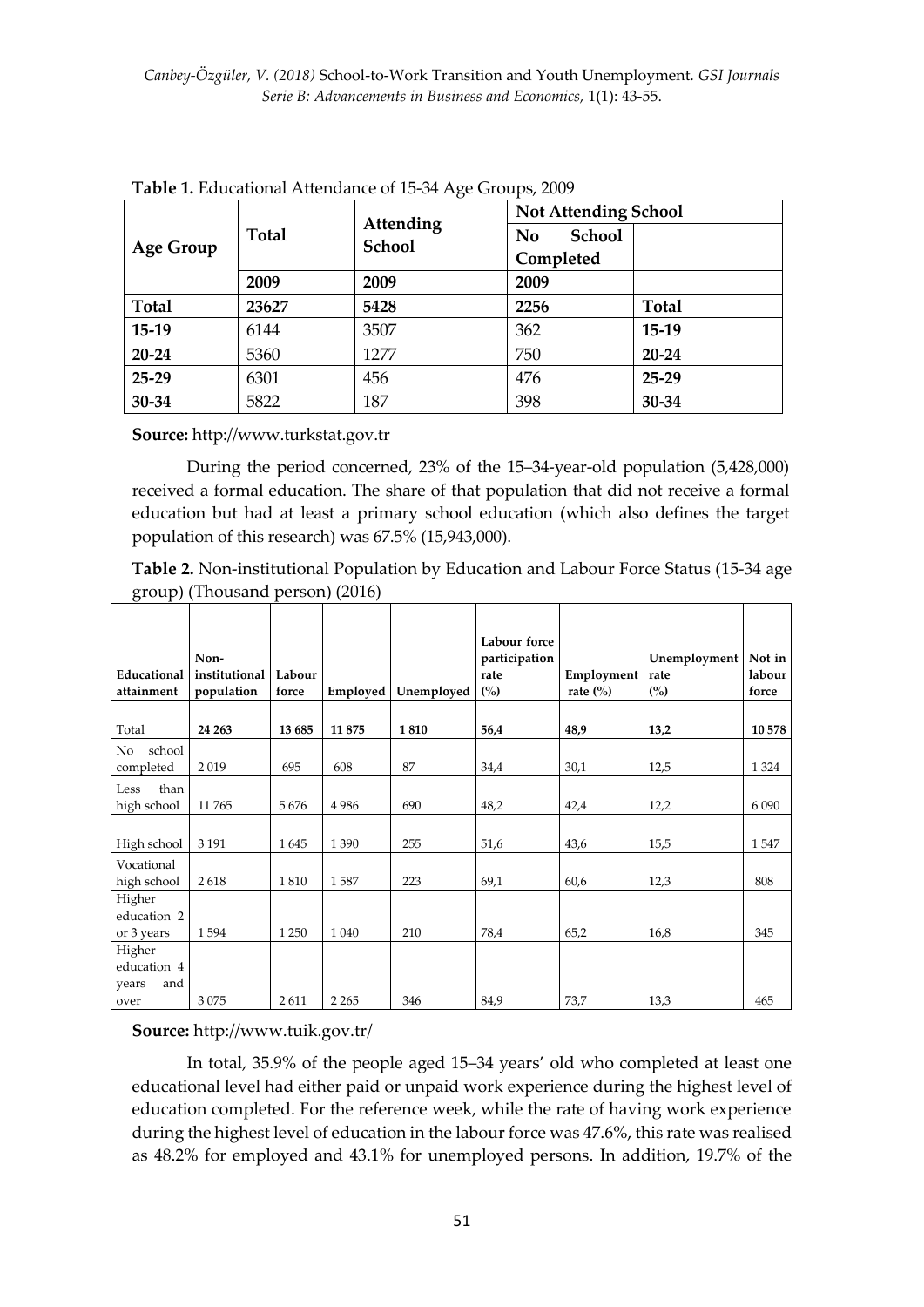individuals not in the labour force had work experience during their highest level of education.

During the transition from education to work life, while 19% of the people aged 15–34 years had their first job (of more than 3 months) after completing more than 3 years of education, 14.1% of those had employment within the first 6 months after graduating. In addition, 7.4% of young people had their first job between 7 months and one year, 8.6% found employment within 1–2 years and 5.8% found it within 2–3 years.

By contrast, 16.3% of the people aged 15–34 declared that they had their first job (of more than 3 months) while continuing their education.

After leaving formal education, 23.3% of employees worked in their first job (worked more than three months) as service and sales workers, 16.9% worked in elementary occupations, 16% were in crafts and related trades and 12.2% worked in professional occupations.

These data from 2016, when taken alone, is not enough to understand working life after school. It is also necessary to compare these data with the work done by the ILO. The first SWTS questionnaires were developed by the ILO in 2003 to conduct structured surveys on the question of gender equality in youth employment. These surveys were implemented in Indonesia, Sri Lanka and Vietnam to inform the preparation of youth national action plans. In 2004, the ILO developed an analytical framework that underpinned the concept of transition to decent work and reshaped the data collection instruments. The new framework was applied between 2004 and 2006 to conduct surveys in ten countries—Azerbaijan, China, Egypt, the Islamic Republic of Iran, Jordan, Kosovo, Kyrgyzstan, Mongolia, Nepal and the Syrian Arab Republic. 6 Implementation of the survey module instead of the school-to-work ILO survey in Turkey is important in terms of comparability of results, and the transition of young people to the labour market should be followed annually.

#### **6. RESULTS**

**.** 

Today, the increasing frequency of economic crises affects macroeconomic balances as well as social problems in many developed and developing countries. Unemployment, which is among the most important of these problems, affects sociopolitically disadvantaged groups, such as females, youth, the elderly and the disabled. Among these groups, youth employment is an important area to investigate because it is vital that youth integrate with society and determine their social status via their ambition, skill and effort regarding employment in real terms (i.e. employment of an individual in a job that is suited to this/her physical and mental properties and desires). However, in many countries, youths have difficulty obtaining employment. Youths are an important human resource, and their effective usage during the production process produces competitive advantages. Therefore, their skills should match the market's

<sup>6</sup> http://www.ilo.org/employment/areas/youth-employment/work-for-youth/WCMS\_191853/lang- en/index.htm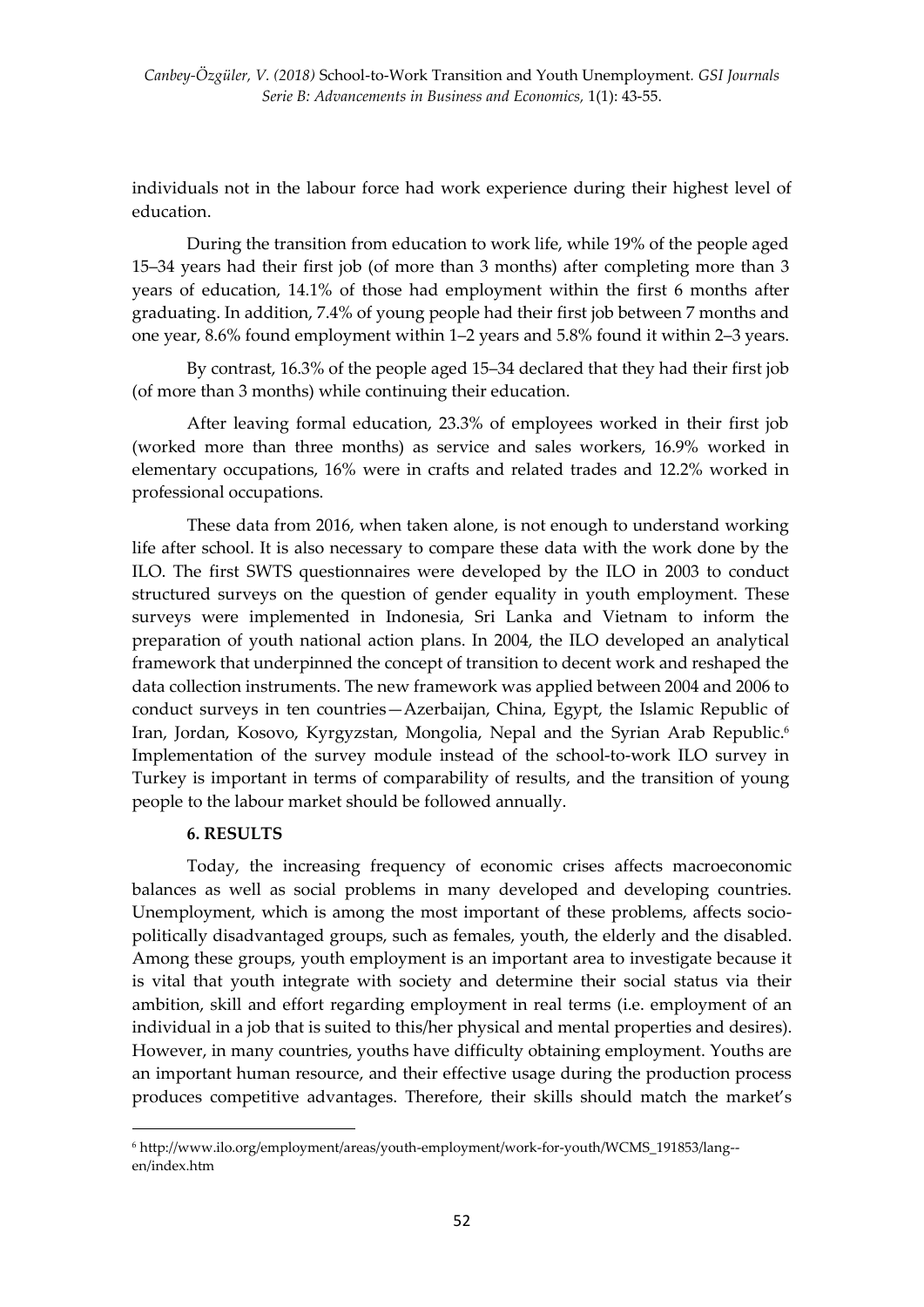current requirements. For this reason, education policies are a critical dimension of youth employment. The transition to the labour market after education and the beginning of paid labour is another important step. While not thought of as apart from education, institutional cooperation and policies that both allow and support student participation in employment directly affect that transition's success. In addition, a student's graduation level affects how difficult it is to transition to working life; however, it is not the only variable. Many factors, such as the presence of institutions related to the transition, social and cultural values, businesses created in the labour market, including in which sectors they are created, are important.

## **REFERENCES**

- Aslantepe, G. (2007). *Küresel istihdam eğilimleri ve gençlerin işsizliği (Global employment trends and youth unemployment)*. TİSK Akademi*,* Özel Sayı (Special Issue): 1, 53- 57.
- Belen, E. (2008). Gençler: eğitimsiz, işsiz ve atıl (Youth: uneducated, unemployed, inactive). Retrived March 21, 2012 from [http://tisk.org.tr/isveren\\_sayfa.asp?yazi\\_id=2089&id=100](http://tisk.org.tr/isveren_sayfa.asp?yazi_id=2089&id=100)
- Bergemann, A. & Berg, G. J. (2006). Active labor market policy effects for women in Europe: a survey. Retrived August 12, 2006 from [http://papers.ssrn.com/sol3/papers.cfm?abstract\\_id=939501](http://papers.ssrn.com/sol3/papers.cfm?abstract_id=939501)
- Brauns, H. et. all. (2001). Education and unemployment: Patterns of labor market entry in France, United Kingdom and West Germany. Retrived March 10, 2010 from [http://www.mzes.uni-mannheim.de](http://www.mzes.uni-mannheim.de/)
- Canbey Özgüler, V. (2007). *İş arama teorisi, sosyal ağlar ve internet (Job search theory, social networks and internet).* Anadolu Üniversitesi Ya. No.1728, İİBF. Ya. No. 198, Eskişehir.
- DPT (2007). *Dokuzuncu Beş Yıllık Kalkına Planı 2007-2013 (9th Development Plan 2007-2013)*. Retrived March 5, 2009 from<http://ekutup.dpt.gov.tr/plan/plan9.pdf>
- Gündoğan, N. (2005). Okuldan çalışma hayatına geçiş: örnek uygulamalar (Transition school-to-work: sample applications). *İstanbul Üniversitesi İktisat Fakültesi Mecmuası Toker Dereli' ye Armağan,* 55 (1), 105-122.
- Heinz, W.R. ve Alison, T. (2005). Laerning and Work Transition Policies in A Comperative Perspective: Canada, Germany, (Ed.) Bascia, N. et. all*. International Handbook of Educational Policy*, Spinger: Great Britain, 847-864.
- Kabaklarlı, E. & Gür, M. (2011). Türkiye'de genç işsizlik sorunu ve ekonomik belirleyicilerinin uzun dönem eş bütünleşme analizi (Youth unemployment problem in turkey and analysis of economic determinants with co-entegration model). 1-16, Retrieved April 22, 2012 from, [http://www.tcmb.gov.tr/yeni/iletişim/esar](http://www.tcmb.gov.tr/yeni/iletişim/esar-kabaklarli-murat-gur.pdf)-kabaklarli-murat-gur.pdf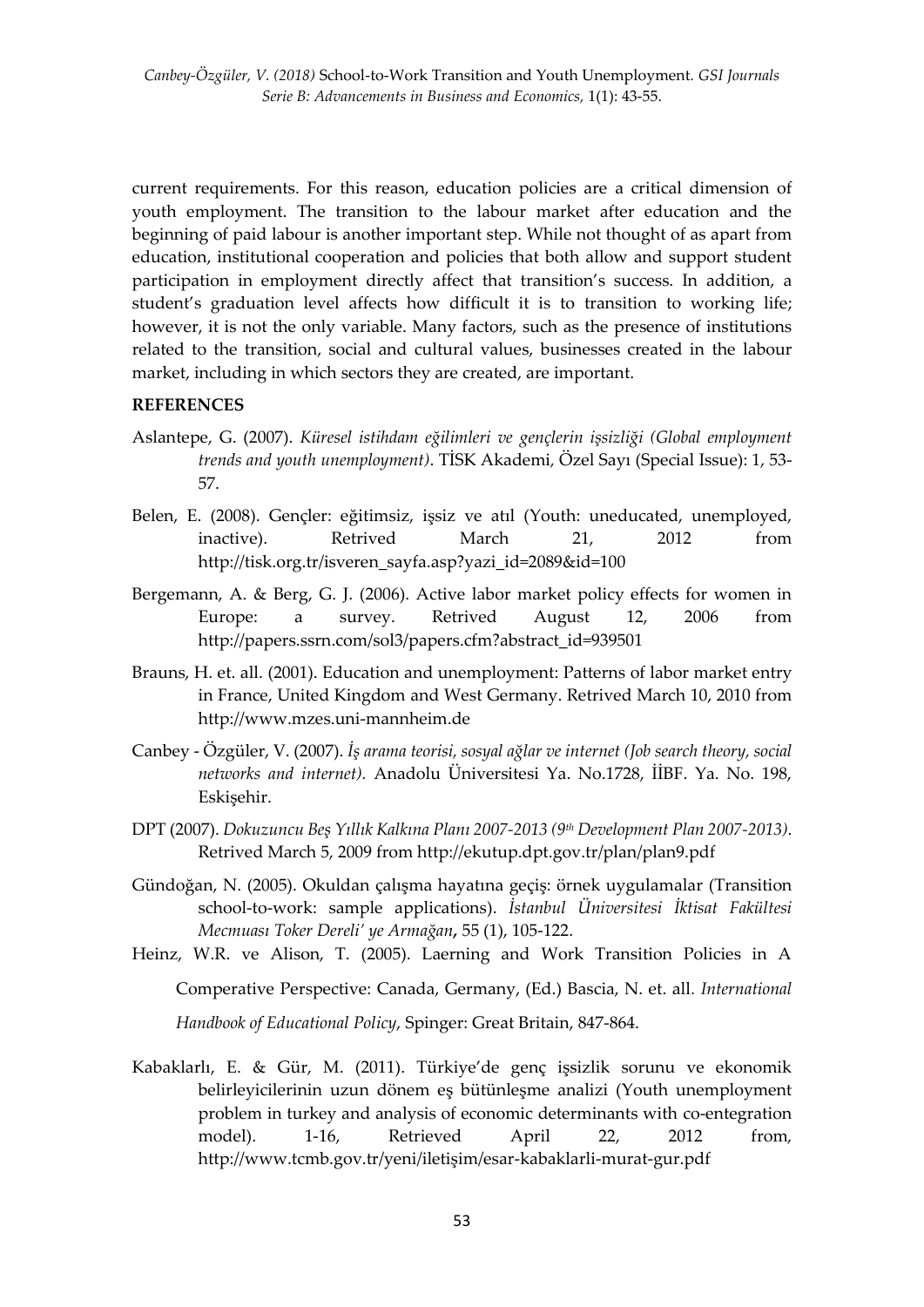- Kerckhoff, A. C. (2000). Transition from school-to-work in comparative perspective. In Hallinan, M. T. (Ed.) *Handbook of The Sociology of Education* (pp.453-473). New York: Kluwer Academic Plenum Publishers.
- Lehmann, W. (2005). Choosing to labor: structure and agency in school-work transition. *Canadian Journal of Sociology*, 30 (3), 325-350.
- Mare, R. D.; Winship, C. & Kubitschek, W. N. (1984). The transition from youth to employment to adult: understanding the age pattern of employment**.** *The American Journal of Sociology*, 90 (2), 326-358.
- Marteen, H. and Wolbers, J. (2007). Labor market entry a comparative perspective on school-to-work transitions in 11 European countries. *Acta Sociologica*, 50 (3), 189- 210.
- McEwen, W. J. (1978). Bridging the information gap, *The Journal of Consumer Research*, 4 (4), 247-251.
- OECD (2008). *Türkiye' nin gelecek nesillerine yatırım yapmak: okuldan işe geçiş ve Türkiye'nin kalkınmasi (Investigating in Turkey's next generation: school-to-work transition and development in Turkey).* Rapor No: 44048 TU, OECD, Retrieved June 3, 2009 from [http://siteresources.worldbank.org/.../Youth\\_Employment\\_Study-tr.pdf](http://siteresources.worldbank.org/.../Youth_Employment_Study-tr.pdf)
- Oğuzlar, A. (2007). İşsizliğe etki eden değişkenlerin medyan parlatma tekniğiyle analizi (Variables affecting unemployment analysis with median polish technique). *Atatürk Üniversitesi İİBF Dergisi,* 21 (1), 103-117.
- Richard, H. L. &Baum, C. L. (2002). An analysis of the linkages between high school allowance high school market place work and academic success in higher education. *The High School Journal*, 85 (3), 1-12.
- Rosenbaum, J. E.; Kariya, T.; Settersten, R. & Maier T. (1990). Market and network theories of the transition from high school to work: their application to industrialized societies. *Annual Review of Sociology*, 16, 263-299.
- Rosenbaum, J. E. ve Kariya T (1991). Do School Achievements Affect the Early Jobs of

High School Graduates in the United Satates and Japan, *Sociology of Education*, 64

(2), 79-95.

- Ryan, P. (2001). The school-to-work transition: a cross-national perspective. *Journal of Economic Literature*, 39 (1), 34-92.
- Seçer, B. (2006). Uluslararası boyutuyla genç işsizliği ve gençlere yönelik istihdam politikaları (Youth unemployment with international dimension and youth employment policies). *TİSK Akademi*, 11, 79-95.
- UNDP (2008). *Türkiye'de insani gelişme raporu: Türkiye'de Gençlik (Human development report: The youth in Turkey).* Birleşmiş Milletler Kalkınma Programı Türkiye